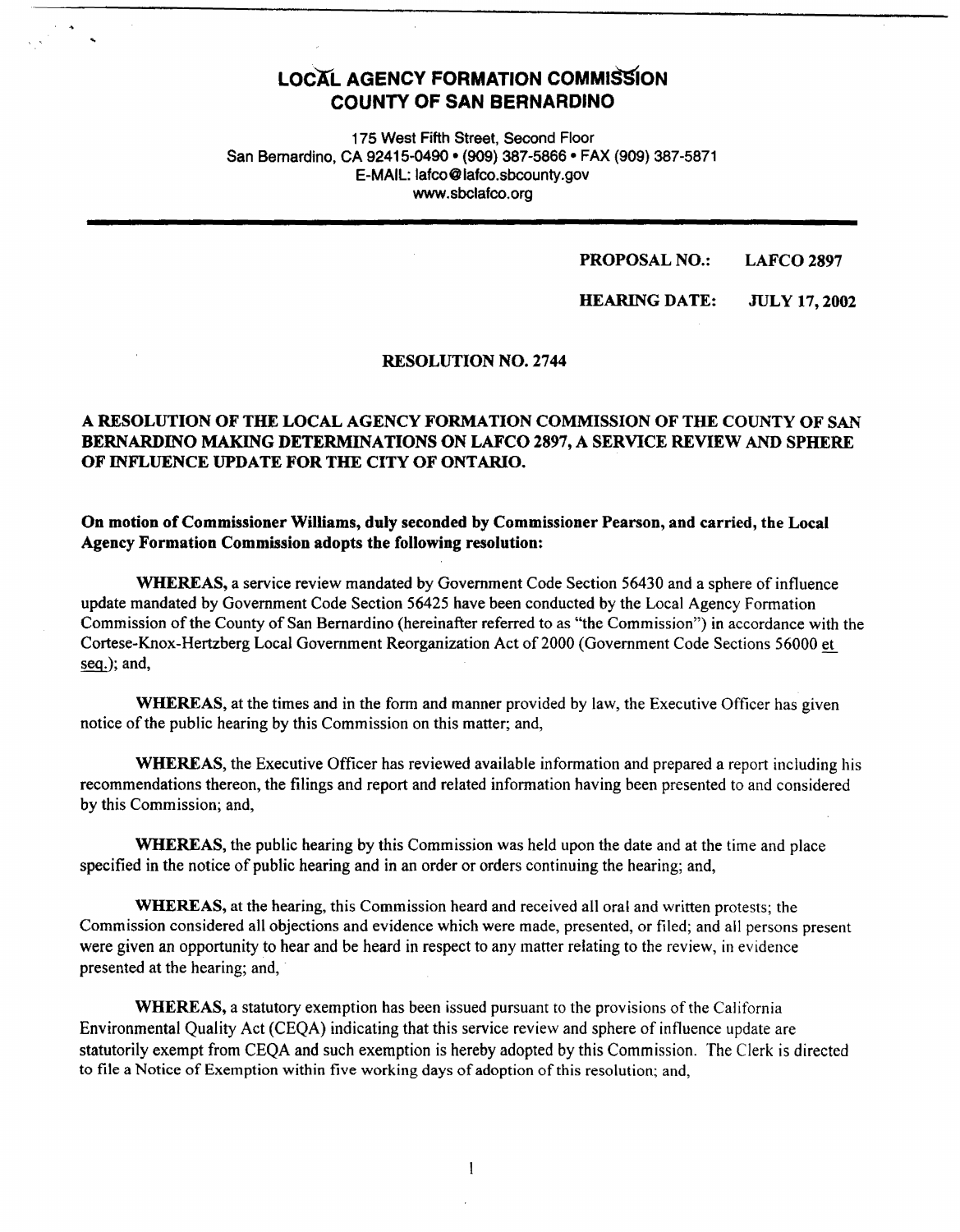# - **RESOLUTION NO.** <sup>2744</sup>

**WHEREAS,** based on presently existing evidence. facts, and circumstances filed with the Local Agency Formation Commission and considered by this Commission, it is determined that the sphere of influence for the City of Ontario (City) should be affirmed as it currently exists. as more specifically described in maps and legal descriptions on file in the LAFCO staff office; and,

**WHEREAS,** the following findings are made in conformance with Government Code Section 56430 and local Commission policy:

1. **Infrastructure Needs and Deficiencies.** A comprehensive capital improvement plan has been adopted by the City setting forth recommendations for a variety of projects. This plan is annually reviewed and updated as part of the City's budget process. A copy of this plan is maintained in the City offices.

2. **Growth and Population.** The City provides the full range of urban services to an estimated population of 162,332, with a projected build-out population of 265,000.

3. **Financing Opportunities and Constraints.** The City receives a share of the general levy of property tax revenue, but the bulk of its revenue is derived from fees for service, sales and use revenue, and other revenues. No relevant issues concerning financing opportunities and constraints were identified by the City of Ontario.

4. **Cost Avoidance Opportunities.** The City of Ontario did not identify any specific cost avoidance opportunities relevant to this review.

5. **Rate Restructuring.** The City of Ontario regularly evaluates its cost of services in order to stay **in**  conformance with state requirements and the competitive market place. No relevant issues related to this factor were identified by the City of Ontario.

6. **Opportunities for Shared Facilities.** The City of Ontario indicates that it regularly works with school districts and other agencies to provide shared parks and play areas, libraries, community meeting rooms, and so forth. The City also notes that it provides retail water service adjacent to its northwestern boundaries. No other relevant findings related to this factor were identified by the City.

7. **Government Structure Options.** The City has already annexed its entire sphere of influence and there are no known governmental structure options in the area.

8. **Management Efficiencies.** No relevant issues related to this factor were identified by the City of Ontario.

9. **Local Accountability and Governance.** The City is governed by a five-member Council elected at large. The City maintains a web site, and conforms with provisions of the Brown Act requiring open meetings. No other relevant issues concerning this factor have been identified.

**WHEREAS,** the following findings are made in conformance with Government Code Section 56425 and local Commission policy:

2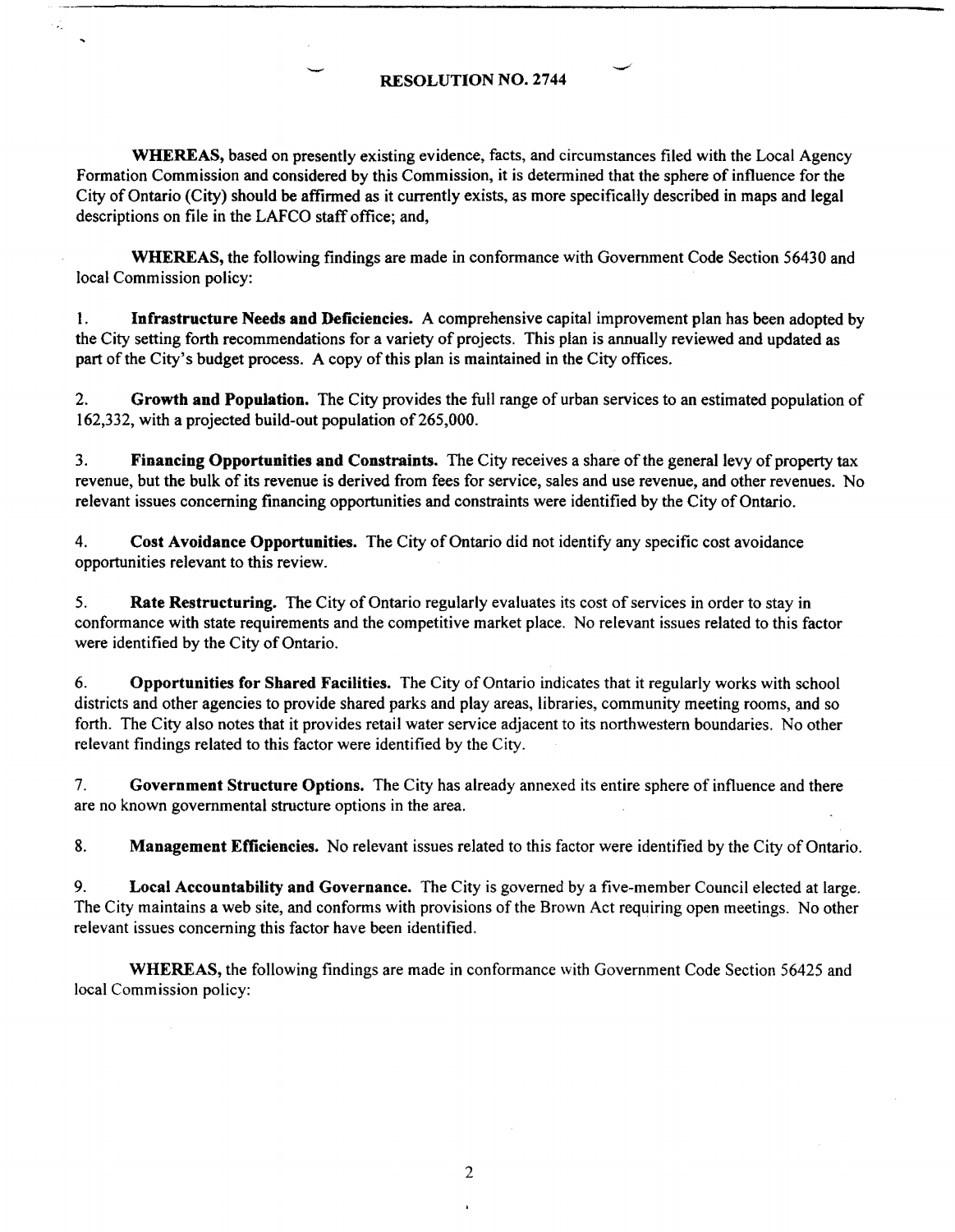#### 1. **PRESENT AND PLANNED LAND USES**

The full range of urban, suburban, and rural land uses are included within the boundaries and current sphere of influence of the City of Ontario. This sphere of influence update and service review have no potential whatsoever to change present or planned land uses within the City sphere, since no changes to the sphere of influence are contemplated.

## 2. **PRESENT AND PROBABLE NEED FOR PUBLIC FACILITIES AND SERVICES** IN **THE AREA**

No changes to the City sphere of influence are proposed or contemplated through this review. The City has adopted a master plan for service which addresses this issue, and is on file in the City offices.

## 3. **PRESENT CAPACITY OF PUBLIC FACILITIES AND ADEQUACY OF PUBLIC SERVICES PROVIDED**

No changes to the City sphere of influence are proposed or contemplated through this review. The City has adopted a master plan for service which addresses this issue, and is on file in the City offices.

#### 4. **COMMUNITIES OF INTEREST** IN **THE AREA**

No changes to the City sphere of influence are proposed or contemplated through this review. The Commission therefore determines that this factor of determination is not relevant to this review, as permitted by Government Code Section 56425.

# 5. **OTHER FINDINGS**

- A. Notice of this hearing has been published as required by law in The Sun and the Inland Valley Daily Bulletin, newspapers of general circulation in the area. As required by state law, individual notification was provided to affected and interested local agencies, County departments, and those individuals wishing mailed notice.
- B. Comments from landowners and any affected local agency have been reviewed and considered by the Commission in making its determination.

**WHEREAS,** having reviewed and considered the findings as outlined above, the Commission affirms and upholds the sphere of influence for the City of Ontario as it currently exists, and is depicted on maps and legal descriptions on file in the office of the San Bernardino Local Agency Formation Commission.

NOW, THEREFORE, BE IT RESOLVED by the Local Agency Formation Commission of the County of San Bernardino, State of California, that this Commission shall consider the territory, described on maps and legal descriptions on file in the LAFCO office, as being within the sphere of influence of the City of Ontario, it being fully understood that establishment of such a sphere of influence is a policy declaration of this Commission based on existing facts and circumstances which, although not readily changed, may be subject to review and change in the event a future significant change of circumstances so warrants.